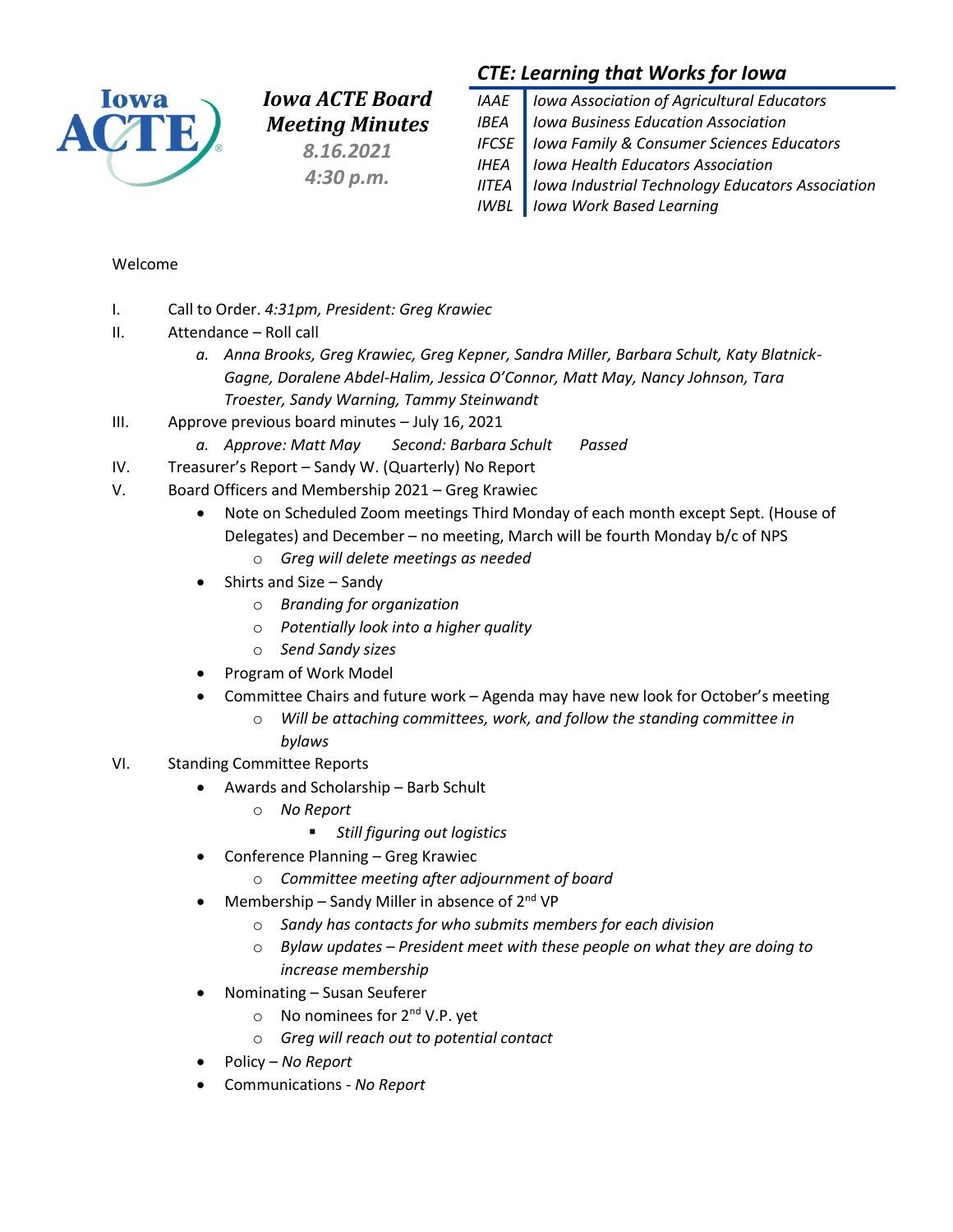- VII. Division Reports (briefly highlight upcoming initiatives/concerns/help needed)
	- \*\* Reminder: Annual written report due by September 1 to Greg Krawiec and Sandy M.
		- IAAE Jessica O'Connor
			- o *Met last Wednesday. Working with new leadership*
			- o *Working on updating members through ACTE*
				- *There is a push to get Ag teachers to join as an IAAE member*
			- o *IAAE is already unified and has been for a while*
		- IBEA Shannon Smith
			- o *No Report*
		- IFCSE Doralene Abdul-Halim/Nancy Johnson
			- o *Making progress on conference*
			- o *Meeting tomorrow (8/17)*
		- IHEA Tammy Steinwandt
			- o *No Report*
		- IITEA Matt May
			- o *Recruiting speakers for conference*
			- o *Working through awards applications*
		- IWBL Tara Troester
			- o *Working on spring conference – April 14, 2021 at Prairie Meadows*
			- o *No membership fee through 2022*
- VIII. Region III Representative Report Greg Kepner
	- *Virtual business meeting at VISION*
	- *Working on recruiting new CTE teachers PSA contest*
- IX. DE Liaison Report Katy Blatnick-Gagne
	- *Rotation through different feedback*
- X. Executive Director Report
	- *See attached appendix*

### **Unfinished Business:**

- XI. Program of Work
	- Professional Development –
	- Iowa ACTE Conference
		- Schedule at a Glance Greg Krawiec
		- Keynote: Katy Blatnick-Gagne
			- *Keynote will now be coming in via Zoom due to Covid restrictions.*
			- *Kate Kreamer, Keynote, will be able to be available the whole time.*
			- *Katy mentioned she will be in charge of logistics associated with the keynote.*
		- Presentations Greg Kepner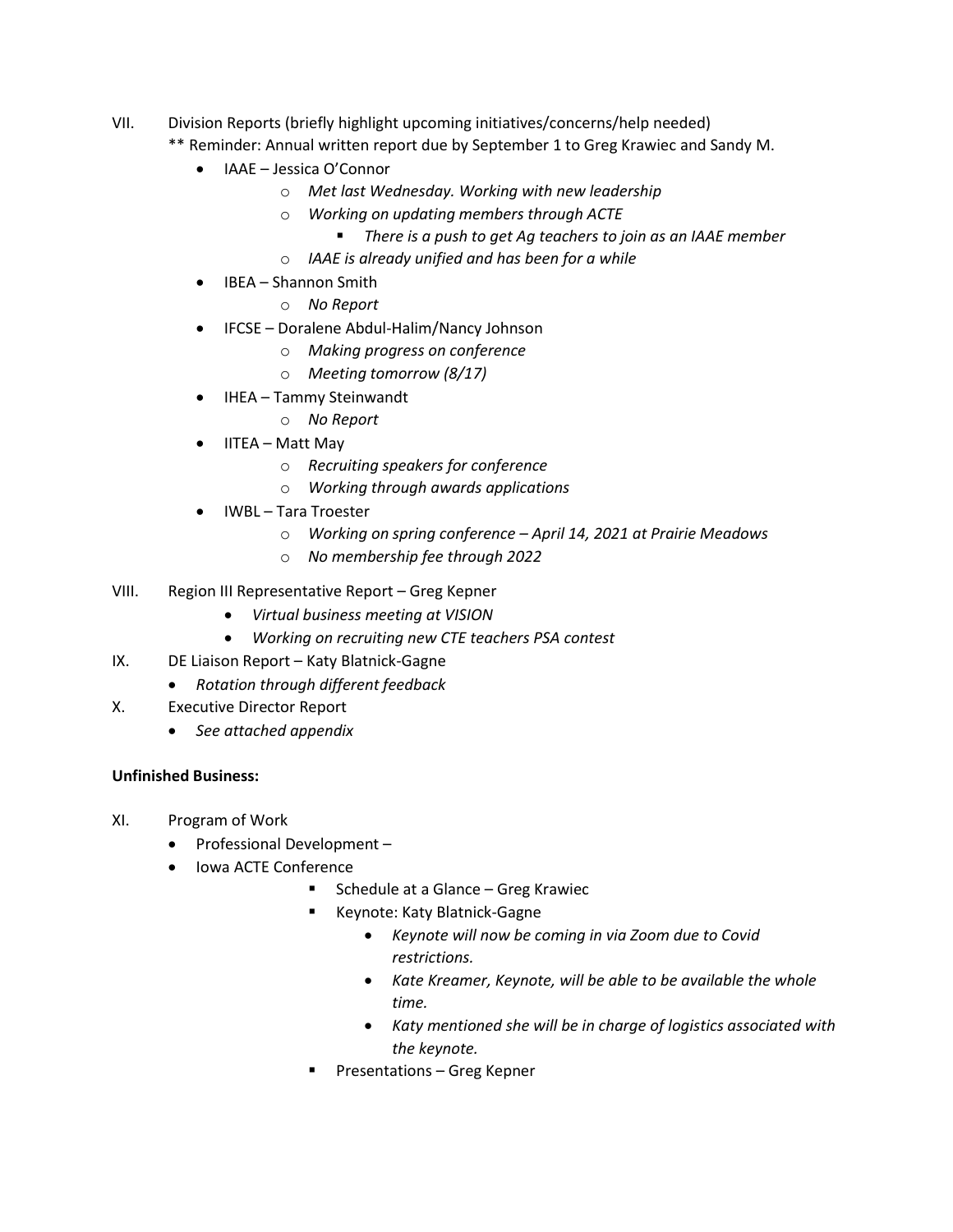- *29 session proposals submitted (some people submitted more than one).*
- *Total of 28 slots for presentations.*
- *Katy was asked to advise if there were any gaps in presentations that should be covered.*
- Registration Numbers and Budget Sandy Warning
	- *27 registered*
	- *Anticipated that registration will rise as we get back into school.*
	- *Went over budget at the last meeting*
	- Exhibitor numbers Sandy M.
		- *12 exhibitors*
		- *4 who are sponsors*
- CTSO Registration Sandy M.
	- *7 CTSOs have registered*
- House of Delegates Meeting
	- Annual Division Reports to be given at House of Delegates Meeting due Sept 1 to Greg Krawiec and Sandy Miller: *AD Hoc and Standing Committee Reports - Bylaws say "All Committees shall prepare a written progress report to be presented at the annual meeting of the House of Delegates."*
	- Annual IACTE Executive Director Report –
	- House of Delegate Members Sandy M.
		- o *Each division was sent out information regarding the needed delegates*
			- *Ag 10*
			- *Business 8*
			- *FCSE 4*
			- *IHEA 4*
			- $ITFA 4$
			- *WBL 3*
	- Proposed budget 2021-2022
- Volunteers for Gift Bag set-up
	- *Items for the delegate bags from our division, local business, etc.*
	- *Pens*
	- *Pencils*
	- *Note pads*
	- *Other?*
	- *Meet at FFA Enrichment center the night before to pack these at 7:30pm, will need to check with Jen at Enrichment Center to see if room is available?*
- Room Hosts?
- **■** Discussion?
- o VISION, New Orleans, December 1-4
	- Attendees Greg Krawiec, Greg Kepner, Karen V., Sandy M.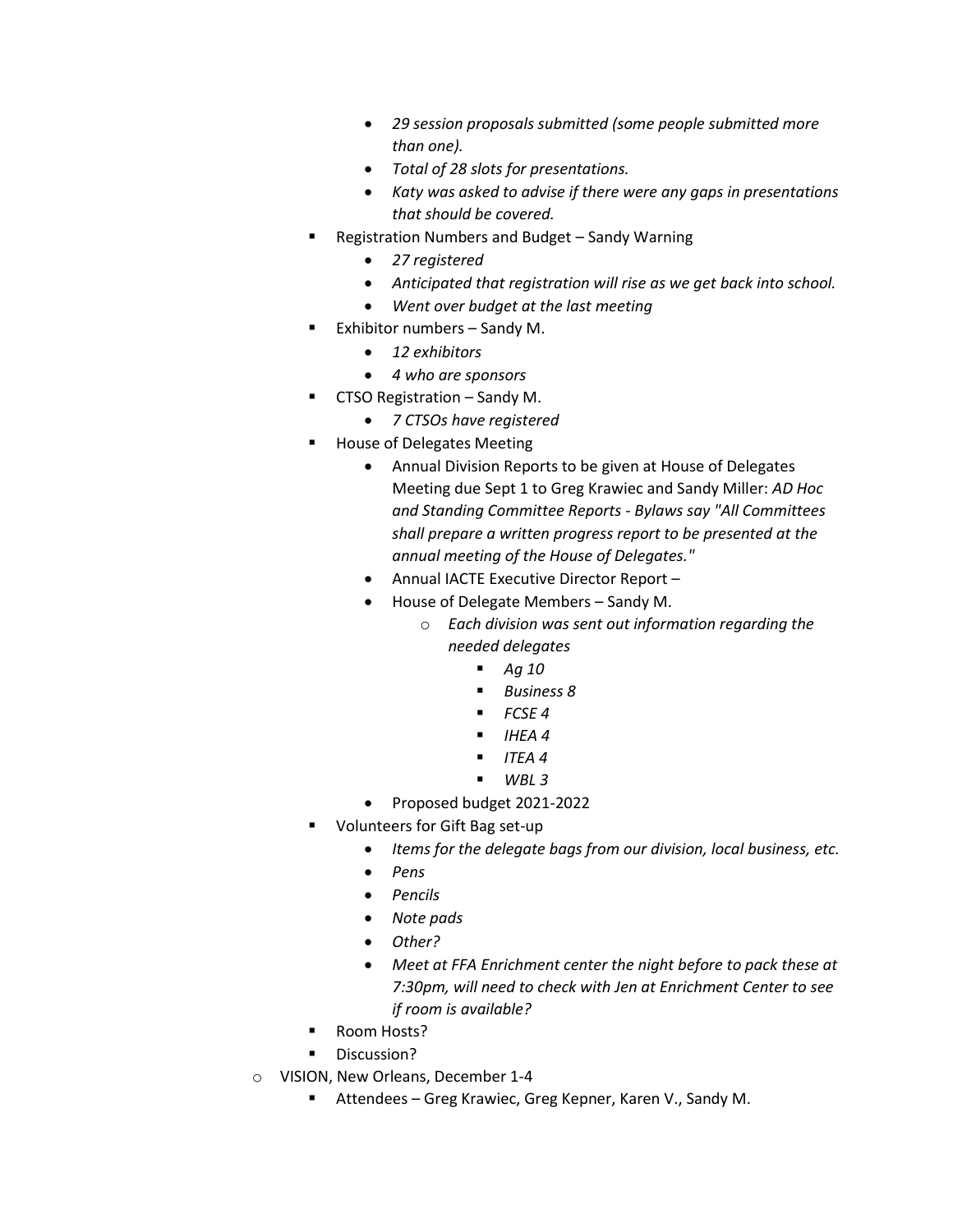- Voting Delegates Greg Krawiec, Greg Kepner, Karen Van De Walle, Alternates: Laura Van Waardhuizen, Sandy Miller
	- *Early bird registration has been extended to the end of the month*
- XII. Ad Hoc Committees
	- By-laws Greg Krawiec
		- o No formal revision comments to date
	- Unification -?
		- o Plan to communicate to House of Delegates; Division Reps?
			- Already discussed with division representatives prior to this meeting
	- Region lll 2022 Conference: Iowa Hosts Greg Kepner, Sandy Miller

#### **New Business:**

- CTE Learn Income from Q2 CTE Learn royalty payment received \$67.05
	- *Brought in revenue*
- CTE Day at the Capitol: Tuesday, February 8, 7:00 2:00. Save the date and plan to attend with students. Spread the word within divisions.
- Presidential Scholar Nominations: Will be due Sept 30. Spread the word in your divisions to look for more information to be forthcoming. Process will be the same as last year.
	- *DE website will have nominations portal*
	- Person doing the nominating can only choose one division in which to nominate *a student*
- Open floor discussion.
- XIII. Next Meeting: September 21, 2021: Conference House of Delegates
- XIV. Adjourn

Respectfully submitted, Anna Brooks **Secretary**